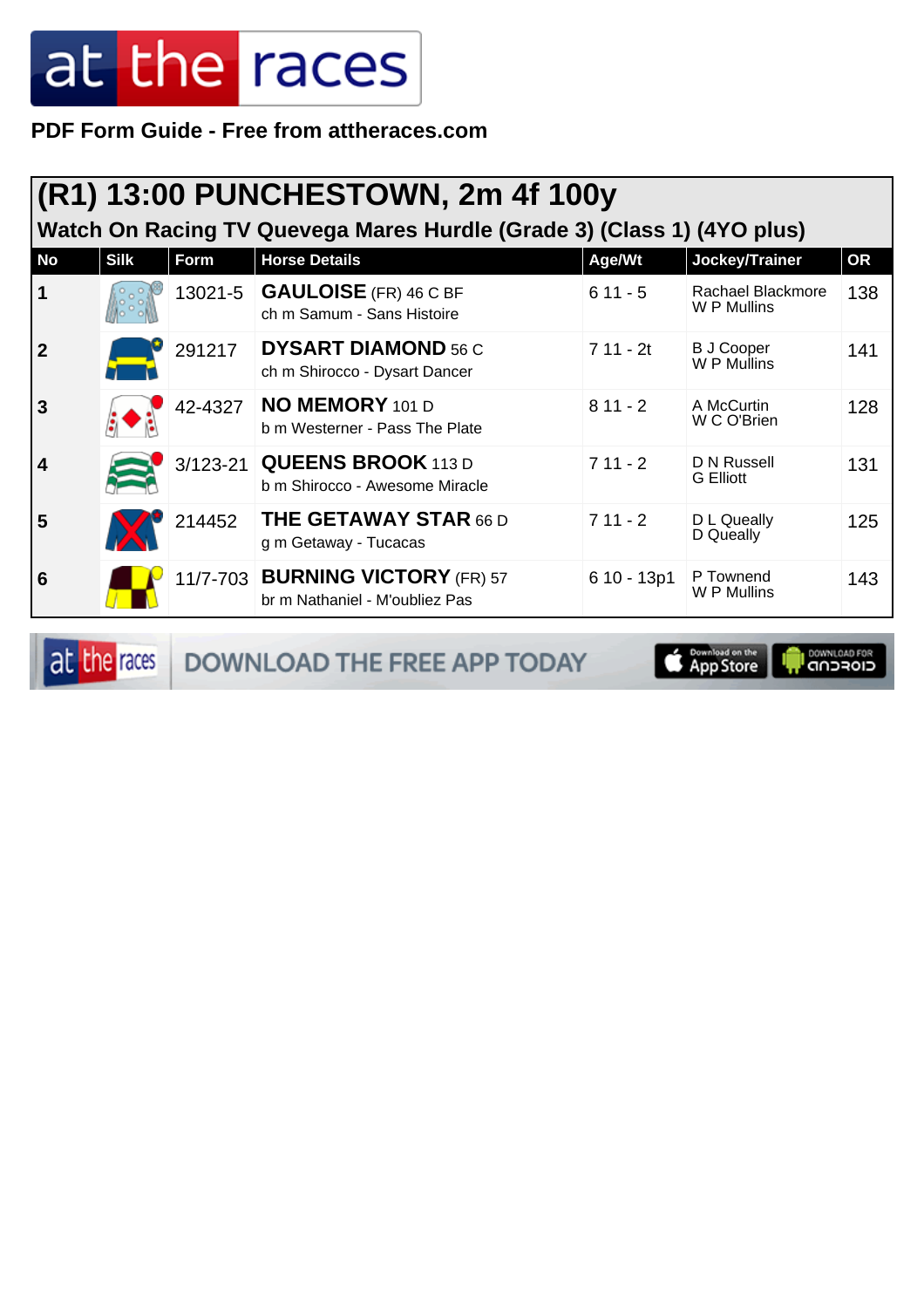PDF Form Guide - Free from attheraces.com

| (R1) 13:30 NEWCASTLE (A.W.), 2m 56y<br>Play 4 To Score At Betway Handicap (Class 5) (4YO plus) |             |             |                                                                   |             |                                      |           |  |
|------------------------------------------------------------------------------------------------|-------------|-------------|-------------------------------------------------------------------|-------------|--------------------------------------|-----------|--|
| No(Dr)                                                                                         | <b>Silk</b> | <b>Form</b> | <b>Horse Details</b>                                              | Age/Wt      | Jockey/Trainer                       | <b>OR</b> |  |
| 1(1)                                                                                           |             | 5415-21     | <b>KHILWAFY 27 CD</b><br>b g Mukhadram - Almass                   | $610 - 0$   | <b>Connor Beasley</b><br>D Thompson  | 76        |  |
| 2(7)                                                                                           |             | 117407      | <b>RAVENSCAR</b> (IRE) 74 (22J) CD<br>b m Helmet - Cry Pearl      | $69 - 12$   | Kevin Stott<br>P A Kirby             | 74        |  |
| 3(4)                                                                                           |             |             | 00/683-5 VIS A VIS 27 D<br>b g Dansili - Pretty Face              | $89 - 12p$  | J P Spencer<br>N P Mulholland        | 74        |  |
| 4(5)                                                                                           |             | 732466-     | <b>RUSSIAN VIRTUE 154 (9J)</b><br>b g Toronado - Russian Rhapsody | $59 - 11$   | <b>Jack Mitchell</b><br>Miss Hobson  | 73        |  |
| 5(6)                                                                                           |             | 223-414     | <b>SOCIALLY SHADY 8</b><br>ch g Zoffany - Executrix               | $59 - 3v$   | S H James<br><b>K R Burke</b>        | 65        |  |
| 6(3)                                                                                           |             | 6931-15     | RIGGSBY (IRE) 39 CD<br>b g Acclamation - Silk Affair              | $49 - 2$    | Callum Rodriguez<br>Miss J A Camacho | 68        |  |
| 7(2)                                                                                           |             | 9/9580-0    | <b>SNAP CHAP</b> (IRE) 45 (13J)<br>b g Vocalised - Style Queen    | $48 - 13$   | D C Costello<br>Mr Jake Coulson      | 65        |  |
| 8(8)                                                                                           |             | 9040-35     | <b>WEMYSS POINT 8</b><br>b g Champs Elysees - Wemyss Bay          | $108 - 11p$ | D Swift<br>P A Kirby                 | 59        |  |

at the races

DOWNLOAD THE FREE APP TODAY

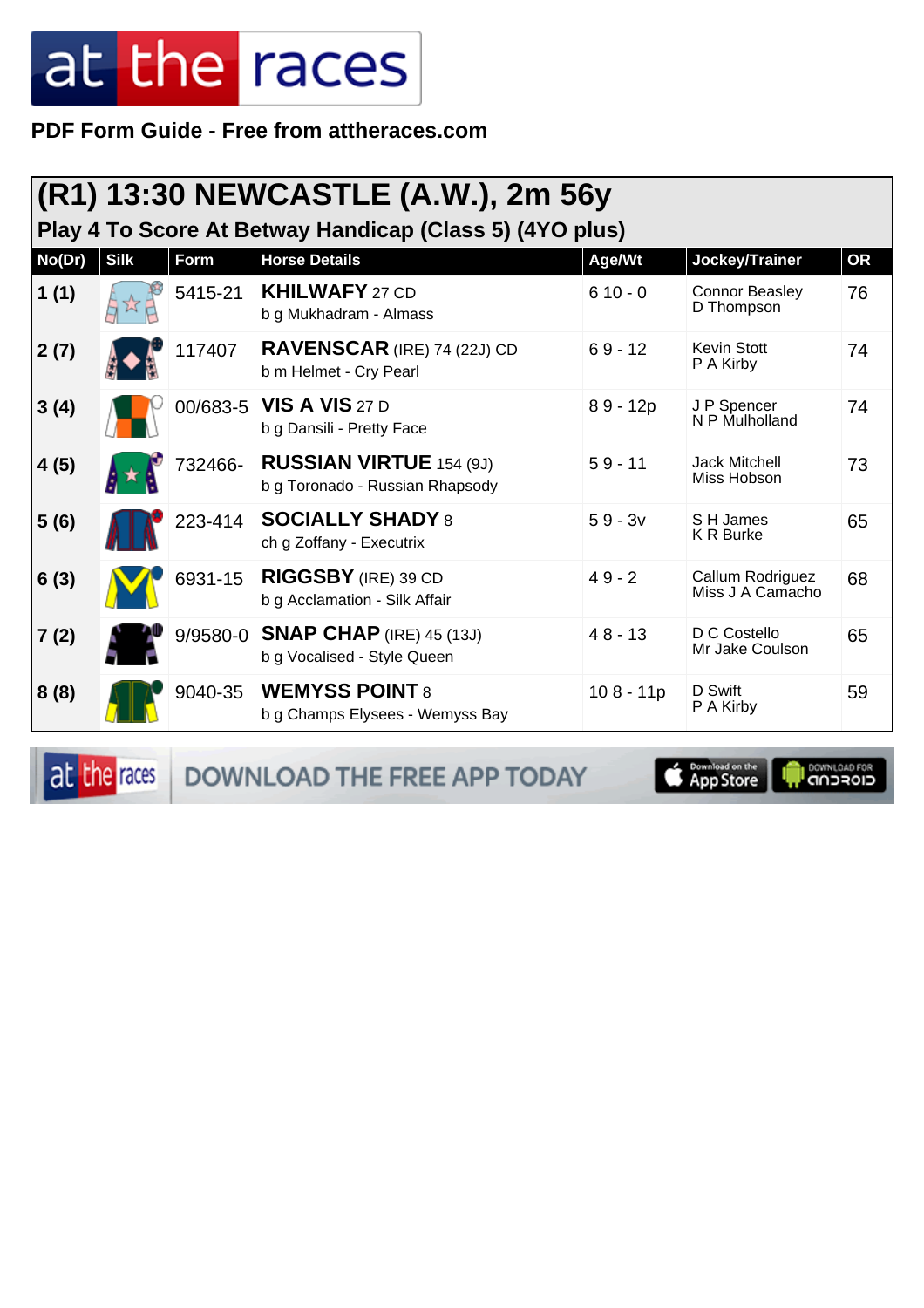PDF Form Guide - Free from attheraces.com

|                                                                                  |             |             | (R1) 13:42 DONCASTER, 2m 128y                                     |            |                                    |           |  |  |
|----------------------------------------------------------------------------------|-------------|-------------|-------------------------------------------------------------------|------------|------------------------------------|-----------|--|--|
| Virgin Bet Free Bets For Winners Novices' Hurdle (GBB Race) (Class 4) (4YO plus) |             |             |                                                                   |            |                                    |           |  |  |
| <b>No</b>                                                                        | <b>Silk</b> | <b>Form</b> | <b>Horse Details</b>                                              | Age/Wt     | Jockey/Trainer                     | <b>OR</b> |  |  |
| $\mathbf 1$                                                                      |             |             | <b>RIDGEWAY</b> (FR) 26 CD<br>gr g Outstrip - Bocca Bianca        | $511 - 7t$ | Harry Skelton<br>D Skelton         |           |  |  |
| $\overline{2}$                                                                   |             | 3372        | <b>CARTONNE</b> (FR) 39<br>b g Balko - Nuance Tartare             | $511 - 0h$ | <b>B S Hughes</b><br>D McCain Jnr  |           |  |  |
| 3                                                                                |             |             | <b>GALAHAD THREEPWOOD</b><br>b g Nathaniel - Tesary               | $511 - 0$  | Kielan Woods<br><b>Ben Pauling</b> |           |  |  |
| 4                                                                                |             | 285U        | <b>GINGER MAIL (FR) 20</b><br>gr g Sinndar - Queenly Mail         | $611 - 0$  | C O'Farrell<br>N W Alexander       |           |  |  |
| 5                                                                                |             | 466-        | <b>GOGUENARD</b> (FR) 305<br>b g Buck's Boum - Ouchka             | $611 - 0$  | Max Kendrick<br>D J Jeffreys       |           |  |  |
| 6                                                                                |             | 267-4       | <b>LARGY GIFT (IRE) 292</b><br>br g Shirocco - Rowansgift         | $611 - 0$  | Thomas Dowson<br>N Mechie          |           |  |  |
|                                                                                  |             | 3           | <b>SCUDAMORE</b> (FR) 26<br>ch g Dawn Approach - Emirates Comfort | $511 - 0$  | Sean Quinlan<br>J Candlish         |           |  |  |
| 8                                                                                |             | 7/          | ZANEVSKY 1096<br>b g And Beyond - Nevsky Bridge                   | $911 - 0$  | Ryan Mania<br>Mrs Barclay          |           |  |  |

at the races

DOWNLOAD THE FREE APP TODAY

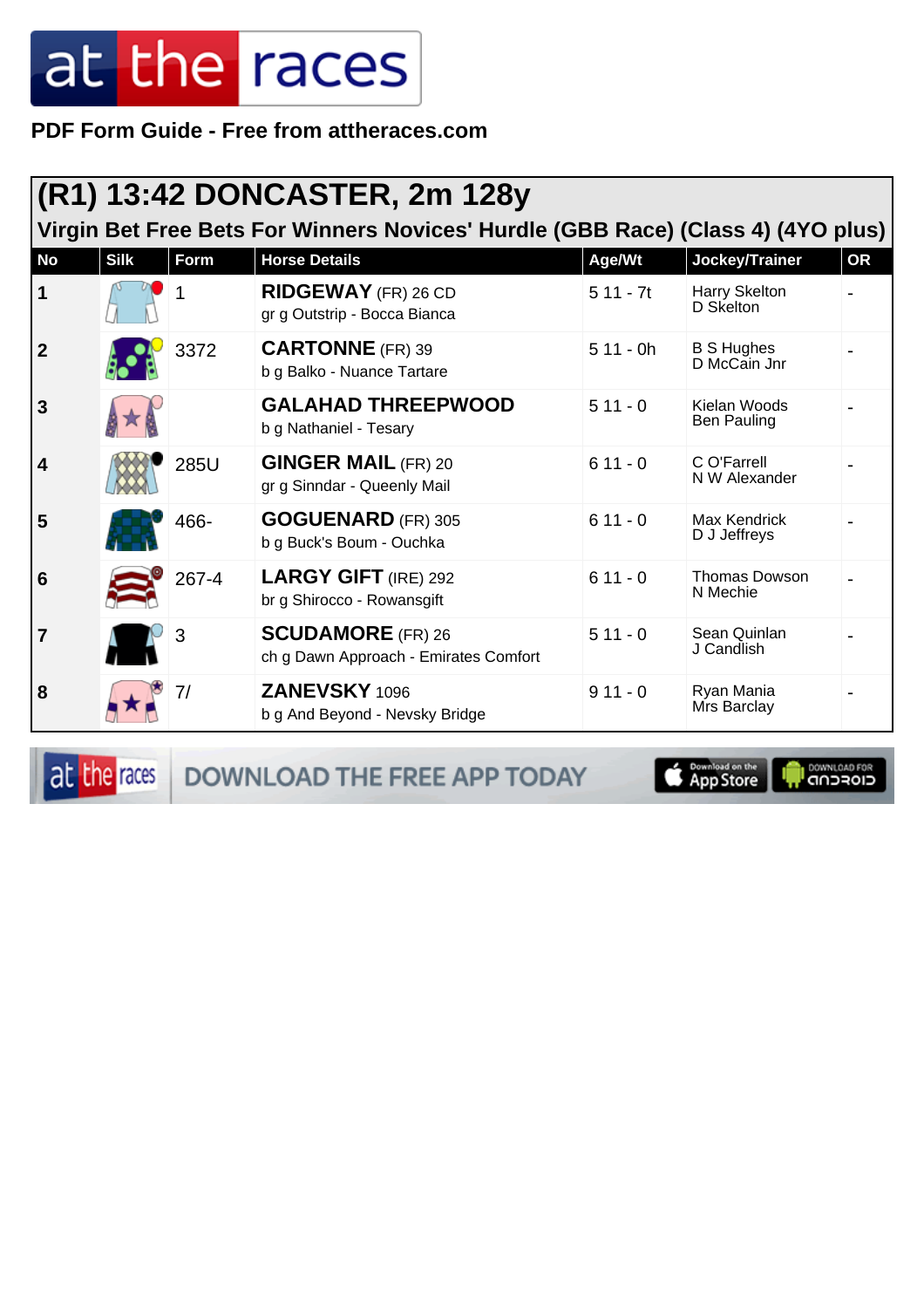**PDF Form Guide - Free from attheraces.com**

#### **(R2) 14:00 NEWCASTLE (A.W.), 1m 2f 42y**

**Betway Novice Stakes (Class 5) (4YO plus)**

| No(Dr) | <b>Silk</b> | Form    | <b>Horse Details</b>                                           | Age/Wt      | Jockey/Trainer                         | <b>OR</b> |
|--------|-------------|---------|----------------------------------------------------------------|-------------|----------------------------------------|-----------|
| 1(4)   |             | $41 -$  | <b>GREEK FLAME</b> (FR) 77<br>ch f Siyouni - Flame Of Hestia   | $49 - 5$    | <b>Connor Beasley</b><br>J R Fanshawe  |           |
| 2(5)   |             |         | <b>LUCARNIP</b><br>b g Lucarno - Millie N Aire                 | $79 - 3$    | C Lee<br>D Thompson                    |           |
| 3(3)   |             | 78      | <b>MR MCCALL 16</b><br>b g Farhh - Naayla                      | $49 - 3$    | P Mulrennan<br>P A Kirby               |           |
| 4(6)   |             | 79-8439 | <b>RANGER BOB</b> (IRE) 20<br>ch g Camacho - Mavis Davis       | $59 - 3tp1$ | Callum Rodriguez<br>Rebecca Menzies    | 44        |
| 5(1)   |             | $0 - 9$ | <b>RELENTLESS SUN 29</b><br>b g Twilight Son - Riccoche        | $49 - 3$    | D C Costello<br>T P Tate               |           |
| 6(2)   |             |         | <b>TIGER JET (IRE)</b><br>ch g Jet Away - Just A Moment        | $69 - 3$    | Ben Robinson<br><b>B</b> Ellison       |           |
| 7(8)   |             |         | <b>FIGURES 16</b><br>b f Fastnet Rock - Gadfly                 | $48 - 12$   | <b>Jack Mitchell</b><br>S & E Crisford |           |
| 8(7)   |             | 9       | <b>TIGER SPIRIT</b> (IRE) 36<br>b m Charm Spirit - Tiger Lilly | $58 - 12t$  | Jason Hart<br>M Herrington             |           |

at the races

DOWNLOAD THE FREE APP TODAY

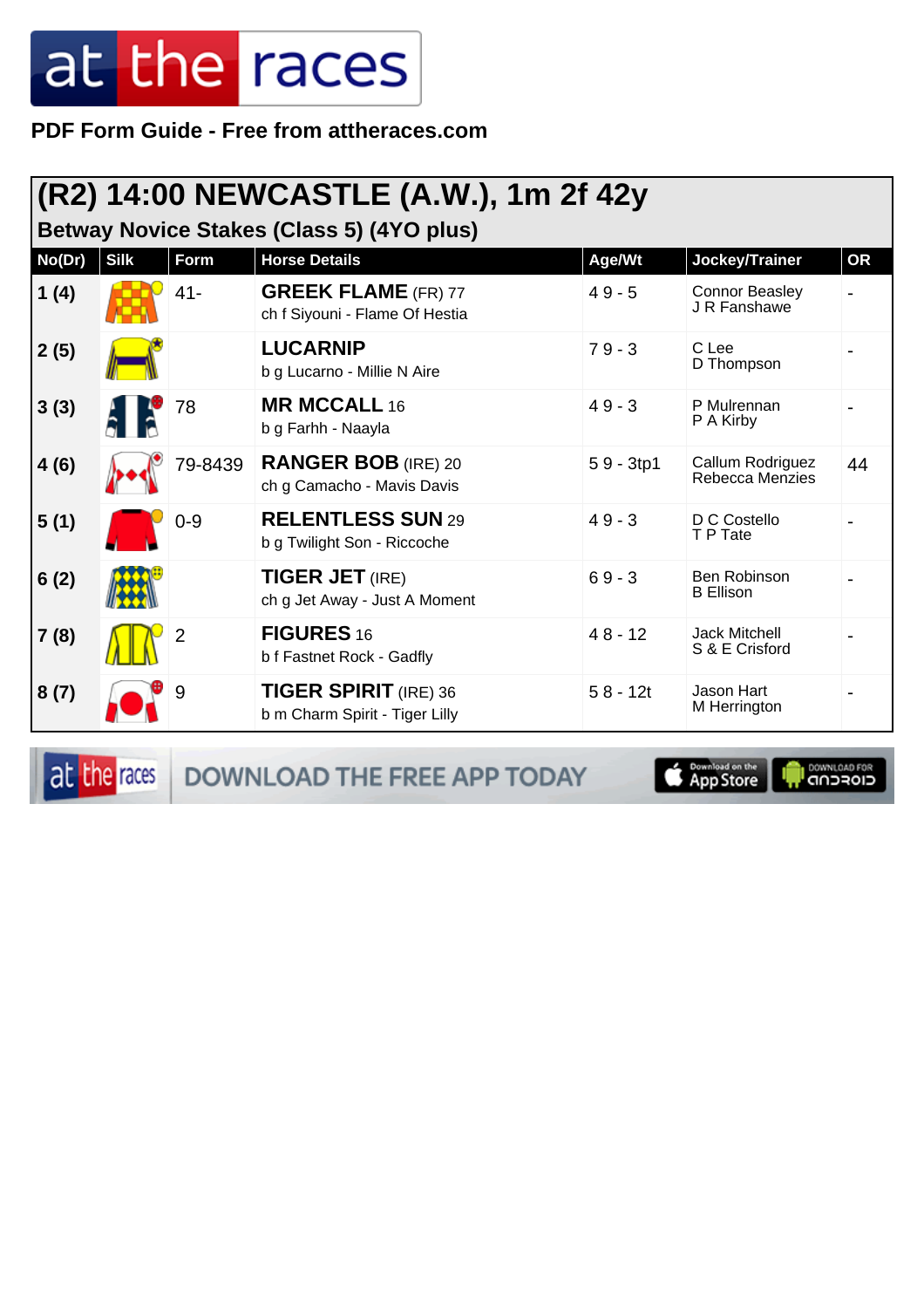PDF Form Guide - Free from attheraces.com

|           | (R2) 14:15 DONCASTER, 2m 3f 88y<br>Virgin Bet EBF 'National Hunt' Novices' Hurdle (GBB Race) (Class 4) (4YO to 7YO) |           |                                                                                    |           |                                    |           |  |  |  |
|-----------|---------------------------------------------------------------------------------------------------------------------|-----------|------------------------------------------------------------------------------------|-----------|------------------------------------|-----------|--|--|--|
| <b>No</b> | <b>Silk</b>                                                                                                         | Form      | <b>Horse Details</b>                                                               | Age/Wt    | Jockey/Trainer                     | <b>OR</b> |  |  |  |
|           |                                                                                                                     | 1P-617    | <b>MUCHO MAS</b> (IRE) 32 CD<br>b g Fame And Glory - Ceart Go Leor                 | $611 - 8$ | Kielan Woods<br><b>Ben Pauling</b> | 116       |  |  |  |
|           |                                                                                                                     | $3 - 215$ | <b>FORPADDYTHEPLUMBER (IRE)</b><br>39 BF<br>b g Ask - Doneraile Parke              | $611 - 2$ | <b>B S Hughes</b><br>D McCain Jnr  |           |  |  |  |
| 3         |                                                                                                                     |           | <b>SUPER SURVIVOR (IRE) 290</b><br>b g Shantou - All The Best Mate                 | $611 - 2$ | G Sheehan<br>Jamie Snowden         |           |  |  |  |
| 4         |                                                                                                                     | 4152      | MESSAGE PERSONNEL (FR) 27 BF 4 10 - 12<br>b g Saint Des Saints - Victoria Princess |           | Harry Skelton<br>D Skelton         | 124       |  |  |  |

at the races

DOWNLOAD THE FREE APP TODAY

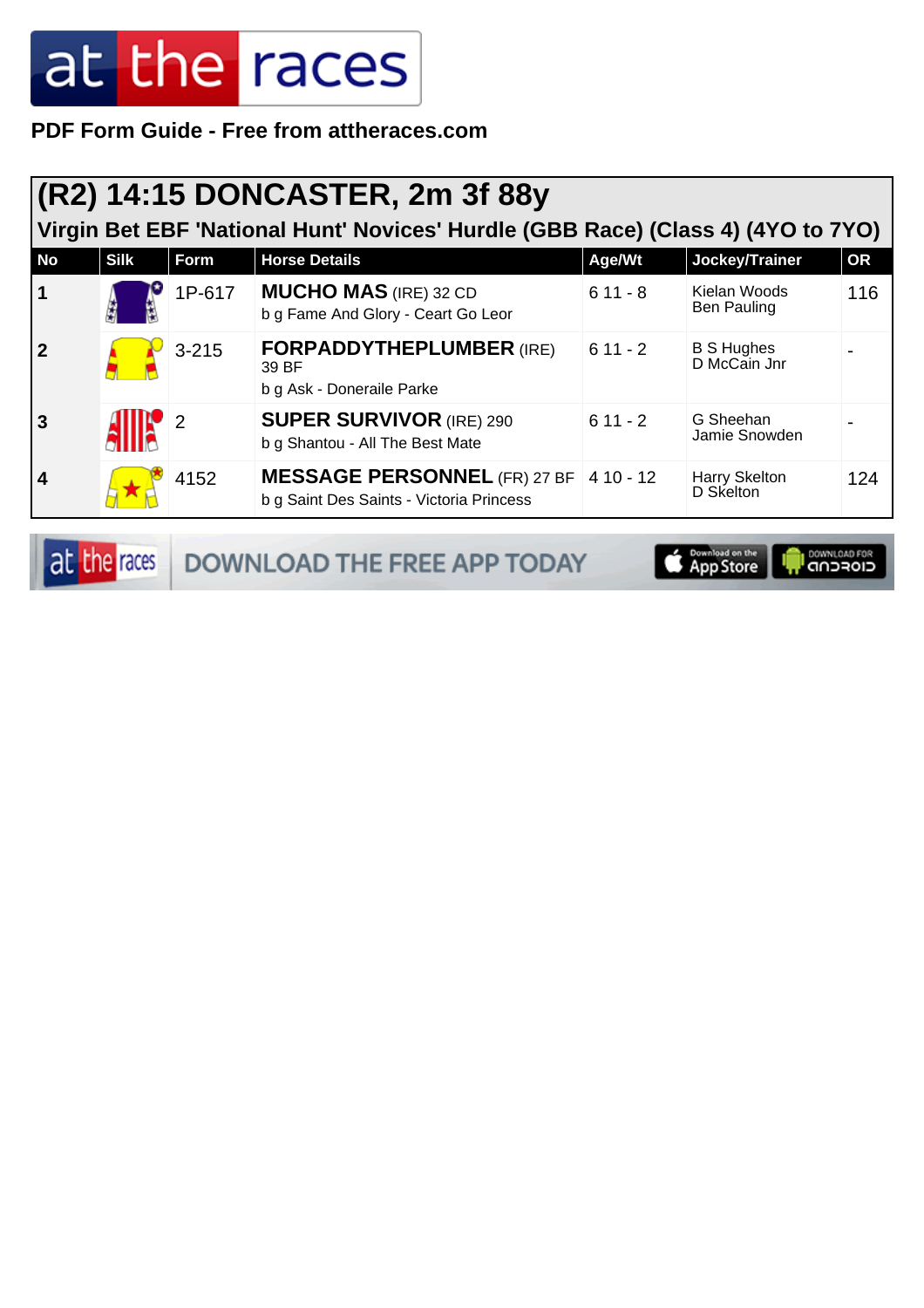**PDF Form Guide - Free from attheraces.com**

|           | (R2) 14:25 LUDLOW, 2m 4f 11y |        |                                                                        |             |                                        |           |  |  |
|-----------|------------------------------|--------|------------------------------------------------------------------------|-------------|----------------------------------------|-----------|--|--|
|           |                              |        | EBF Mares' Novices' Chase (GBB Race) (Class 3) (5YO plus)              |             |                                        |           |  |  |
| <b>No</b> | <b>Silk</b>                  | Form   | <b>Horse Details</b>                                                   | Age/Wt      | Jockey/Trainer                         | <b>OR</b> |  |  |
|           |                              |        | 1P-11U3 LITTLE RIVER BAY (IRE) 59 D<br>b m Shirocco - Penneyrose Bay   | 7 11 - 8p1  | T J O'Brien<br>P J Hobbs               | 134       |  |  |
| 2         |                              |        | 22U-14F DEJA VUE (IRE) 10<br>b m Fame And Glory - Westgrove Berry      | $811 - 4$   | Aidan Coleman<br>A J Honeyball         | 130       |  |  |
| 3         |                              | 526F57 | <b>BOLT N BROWN 9 C</b><br>b m Phoenix Reach - Beat Seven              | $610 - 12b$ | Nick Scholfield<br>Miss Gay Kelleway   | 83        |  |  |
| 4         |                              |        | 1-40P24 GALICE MACALO (FR) 26<br>b m Saddler Maker - Victoire De Forme | $610 - 12$  | Chester Williams (3)<br>Mrs J Williams | 126       |  |  |
| 5         |                              |        | 530-6P0   WELL BRIEFED (IRE) 22<br>b m Mahler - The Irish Whip         | $710 - 12$  | Sean Houlihan<br>Sheila Lewis          | 78        |  |  |

at the races DOWNLOAD THE FREE APP TODAY

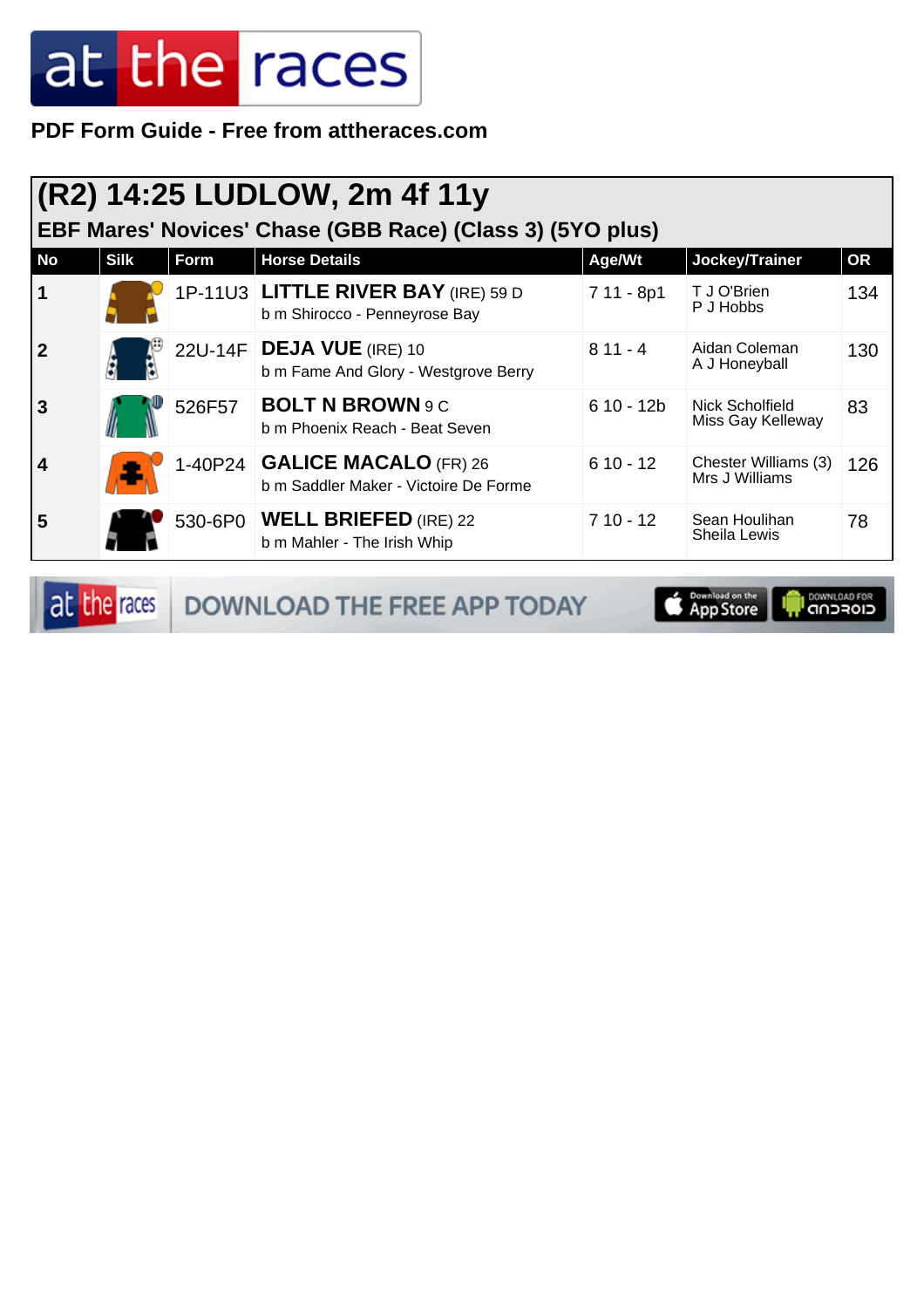**PDF Form Guide - Free from attheraces.com**

|              | (R4) 14:40 PUNCHESTOWN, 3m 100y<br>Every Race Live On Racing TV Handicap Hurdle (Class) (4YO plus) |         |                                                            |             |                                      |           |  |  |
|--------------|----------------------------------------------------------------------------------------------------|---------|------------------------------------------------------------|-------------|--------------------------------------|-----------|--|--|
| <b>No</b>    | <b>Silk</b>                                                                                        | Form    | <b>Horse Details</b>                                       | Age/Wt      | Jockey/Trainer                       | <b>OR</b> |  |  |
| 1            |                                                                                                    | UF5P00  | <b>ZOFFANIEN 17</b><br>b g Zoffany - Australienne          | $512 - 4$   | D G Hogan<br>Denis Hogan             | 136       |  |  |
| $\mathbf{2}$ |                                                                                                    | 331-751 | <b>WALL OF FAME 45 C D</b><br>b g Fame And Glory - Sanadja | $711 - 3p$  | S Fitzgerald (5)<br><b>G</b> Elliott | 121       |  |  |
| 3            |                                                                                                    | 2P-0331 | YOUNG DEV 10 C D<br>g g Fracas - Sagarich                  | $811 - 3$   | M M McDonagh (7)<br>Denis Hogan      | 121       |  |  |
| 4            |                                                                                                    | 1-26312 | <b>MY IMMORTAL 154 D</b><br>b g Shantou - Off She Goes     | $611 - 2$   | S W Flanagan<br><b>Barry Connell</b> | 120       |  |  |
| 5            |                                                                                                    | 124-684 | <b>PORTSTORM</b> (GB) 54<br>b g Shirocco - Viva Victoria   | $711 - 1$   | D F O'Regan<br>C A McBratney         | 119       |  |  |
| 6            |                                                                                                    | 7506-24 | <b>BUCK ROGERS 123</b><br>b g Dubai Destination - Fair Ina | $710 - 12$  | $E$ Walsh $(5)$<br>L P Cusack        | 116       |  |  |
| 7            |                                                                                                    | 45-2704 | $CIAO$ BELLA (FR) 45<br>g m Martaline - Diananisse         | $610 - 11p$ | R Deegan (3)<br>Miss E Doyle         | 115       |  |  |
| 8            |                                                                                                    | 231232  | <b>MOTOWN MAGGIE 45</b><br>ch m Doyen - Aventia            | $510 - 9p$  | Sam Ewing<br><b>G</b> Elliott        | 113       |  |  |
| 9            |                                                                                                    | 711272  | ROBYNDEGLORY 38<br>b m Fame And Glory - Ute Antique        | $710 - 9$   | D G Whelan (7)<br>D Queally          | 113       |  |  |

at the races DOWNLOAD THE FREE APP TODAY

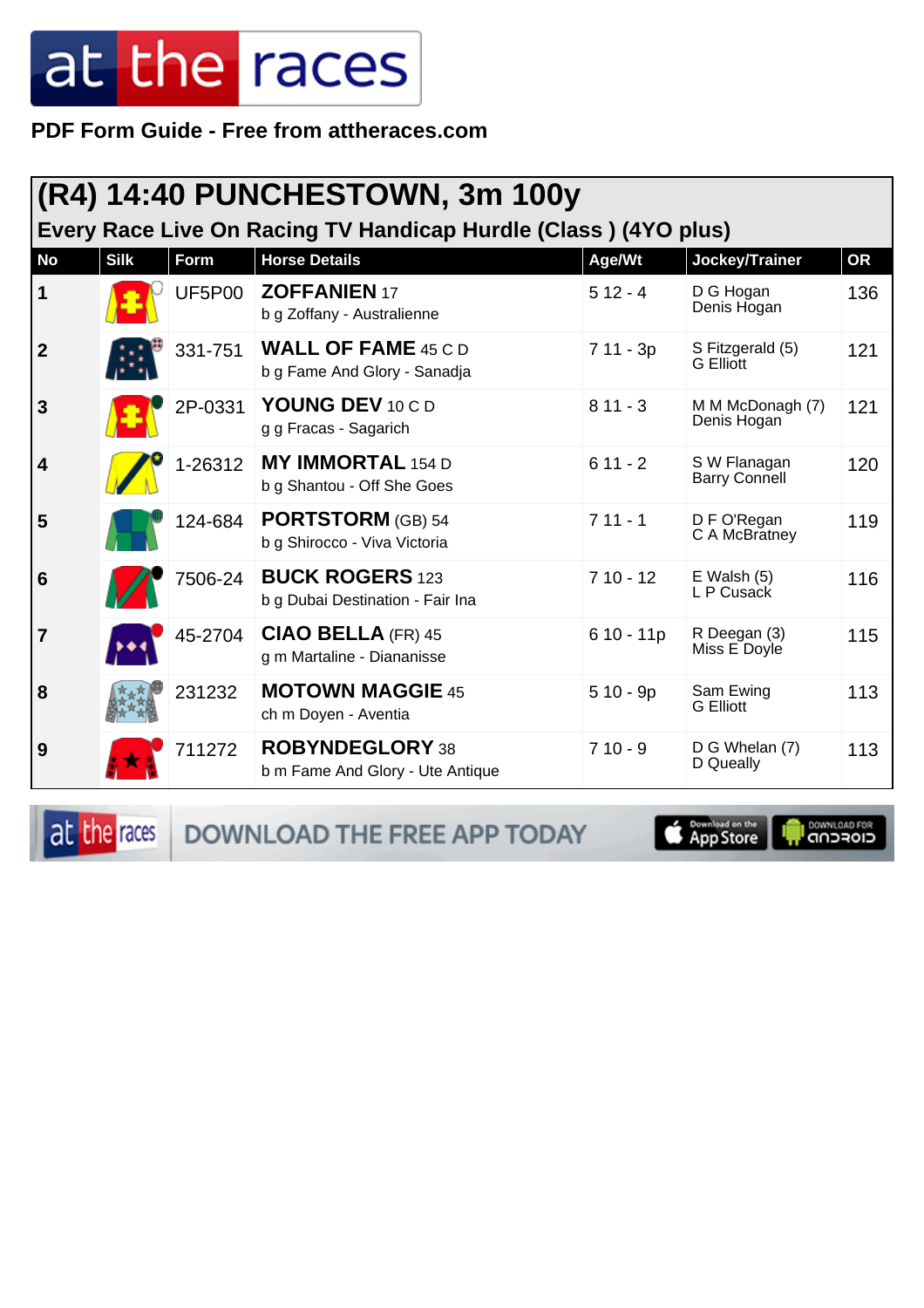**PDF Form Guide - Free from attheraces.com**

|                                      | (R4) 15:10 NEWCASTLE (A.W.), 5f |         |                                                                         |            |                                      |           |  |  |  |
|--------------------------------------|---------------------------------|---------|-------------------------------------------------------------------------|------------|--------------------------------------|-----------|--|--|--|
| Betway Handicap (Class 3) (4YO plus) |                                 |         |                                                                         |            |                                      |           |  |  |  |
| No(Dr)                               | <b>Silk</b>                     | Form    | <b>Horse Details</b>                                                    | Age/Wt     | Jockey/Trainer                       | <b>OR</b> |  |  |  |
| 1(2)                                 |                                 | 99-1682 | <b>NIGEL NOTT 20 C D</b><br>ch g Dutch Art - Baileys Jubilee            | $69 - 7v$  | Alistair Rawlinson<br>M Appleby      | 87        |  |  |  |
| 2(5)                                 |                                 | 48-2111 | <b>STRONG POWER (IRE) 42 D</b><br>b g Kodiac - Soft Power               | $59 - 7$   | K T O'Neill<br>Alice Haynes          | 87        |  |  |  |
| 3(6)                                 |                                 | 31232-1 | <b>LOOK OUT LOUIS 34 CD</b><br>b g Harbour Watch - Perfect Act          | $69 - 5$   | Joanna Mason (3)<br>Miss J A Camacho | 85        |  |  |  |
| 4(4)                                 |                                 | 756403- | <b>SPOOF 121 D</b><br>b g Poet's Voice - Filona                         | $79 - 4$   | D Tudhope<br>C Hills                 | 84        |  |  |  |
| 5(1)                                 |                                 | 41147-1 | <b>SECRETINTHEPARK 52 CD</b><br>ch g Sakhee's Secret - Lark In The Park | $129 - 4v$ | Callum Rodriguez<br>Rebecca Menzies  | 84        |  |  |  |
| 6(3)                                 |                                 | 5698-64 | <b>BE PROUD</b> (IRE) 33 CD<br>b g Roderic O'connor - Agnista           | $69 - 0p$  | P Mulrennan<br>J S Goldie            | 80        |  |  |  |

at the races DOWNLOAD THE FREE APP TODAY

App Store **I** DOWNLOAD FOR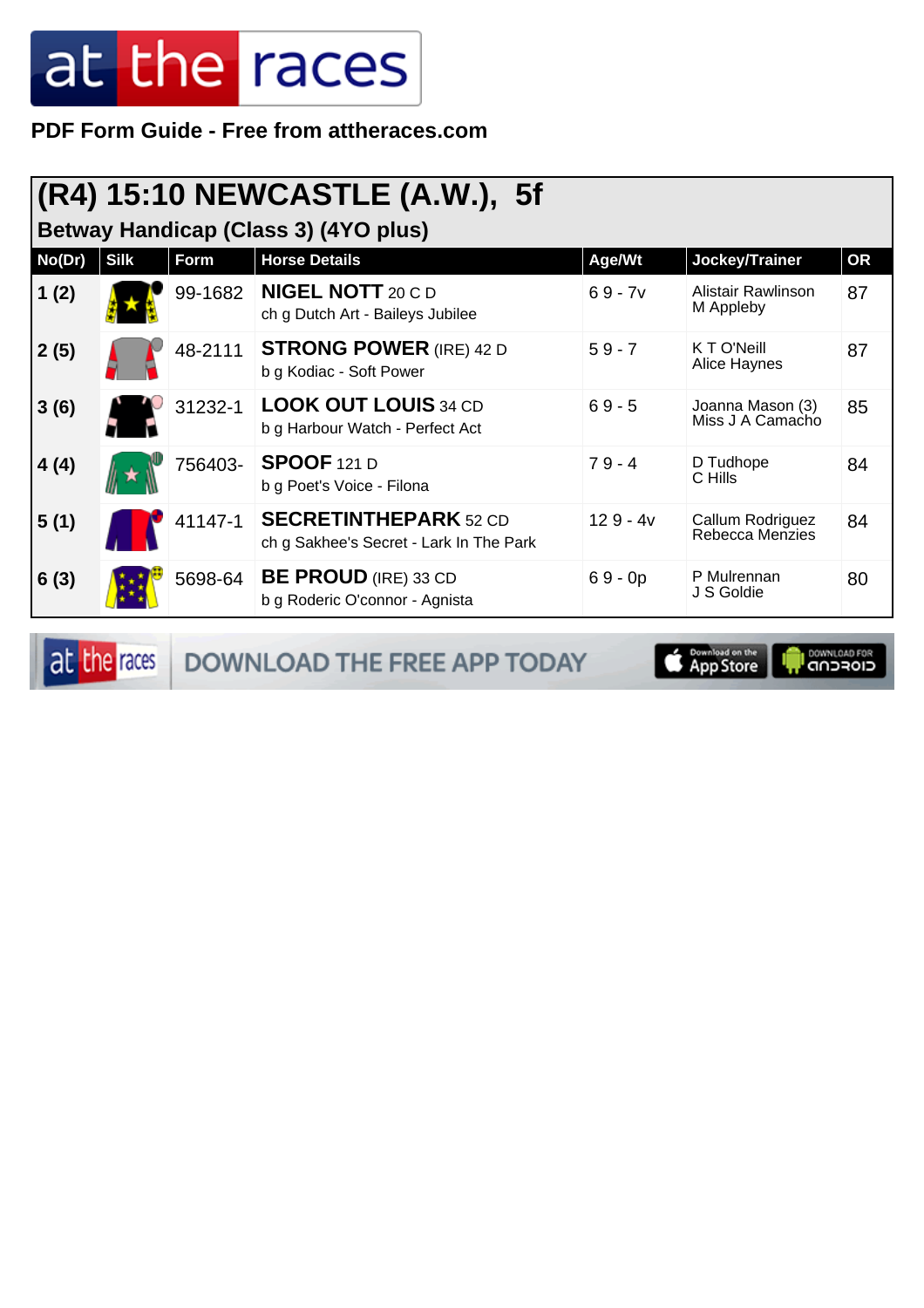PDF Form Guide - Free from attheraces.com

|                         | $(R4)$ 15:25 DONCASTER, 2m 7f 214y<br>Virgin Bet Veterans' Handicap Chase (Class 2) (10YO plus) |                                        |                                                                         |              |                                           |           |  |  |
|-------------------------|-------------------------------------------------------------------------------------------------|----------------------------------------|-------------------------------------------------------------------------|--------------|-------------------------------------------|-----------|--|--|
| <b>No</b>               | <b>Silk</b>                                                                                     | Form                                   | <b>Horse Details</b>                                                    | Age/Wt       | Jockey/Trainer                            | <b>OR</b> |  |  |
| $\mathbf 1$             |                                                                                                 |                                        | 0P12-43 DINGO DOLLAR (IRE) 88 CD<br>ch g Golden Lariat - Social Society | $1011 - 12$  | Ryan Mania<br>A M Thomson                 | 148       |  |  |
| $\overline{2}$          |                                                                                                 | 531-58P                                | <b>VINTAGE CLOUDS (IRE) 67</b><br>gr g Cloudings - Rare Vintage         | 12 11 - 7p   | Sean Quinlan<br>Mrs S J Smith             | 143       |  |  |
| $\overline{\mathbf{3}}$ |                                                                                                 | 967F-56                                | <b>BLACK OP (IRE) 67 C D</b><br>br g Sandmason - Afar Story             | 11 11 - 3tp  | C Gethings<br>T R George                  | 139       |  |  |
| $\overline{\mathbf{4}}$ |                                                                                                 | 262-513                                | <b>CHIRICO VALLIS (FR) 39 D</b><br>b g Poliglote - Quora Vallis         | 10 10 - 13t  | R P McLernon<br>N P Mulholland            | 135       |  |  |
| 5                       |                                                                                                 | 486/462                                | <b>BELAMI DES PICTONS (FR) 10 D</b><br>b g Khalkevi - Nina Des Pictons  | $11 10 - 12$ | <b>Charlie Deutsch</b><br>Miss V Williams | 134       |  |  |
| 6                       |                                                                                                 | 523-44P                                | <b>UP HELLY AA KING 55</b><br>ch g And Beyond - Gretton                 | 11 10 - 0t   | C O'Farrell<br>N W Alexander              | 122       |  |  |
|                         |                                                                                                 | Long Handicap: Up Helly Aa King 9 - 11 |                                                                         |              |                                           |           |  |  |

at the races

DOWNLOAD THE FREE APP TODAY

App Store **I DOWNLOAD FOR**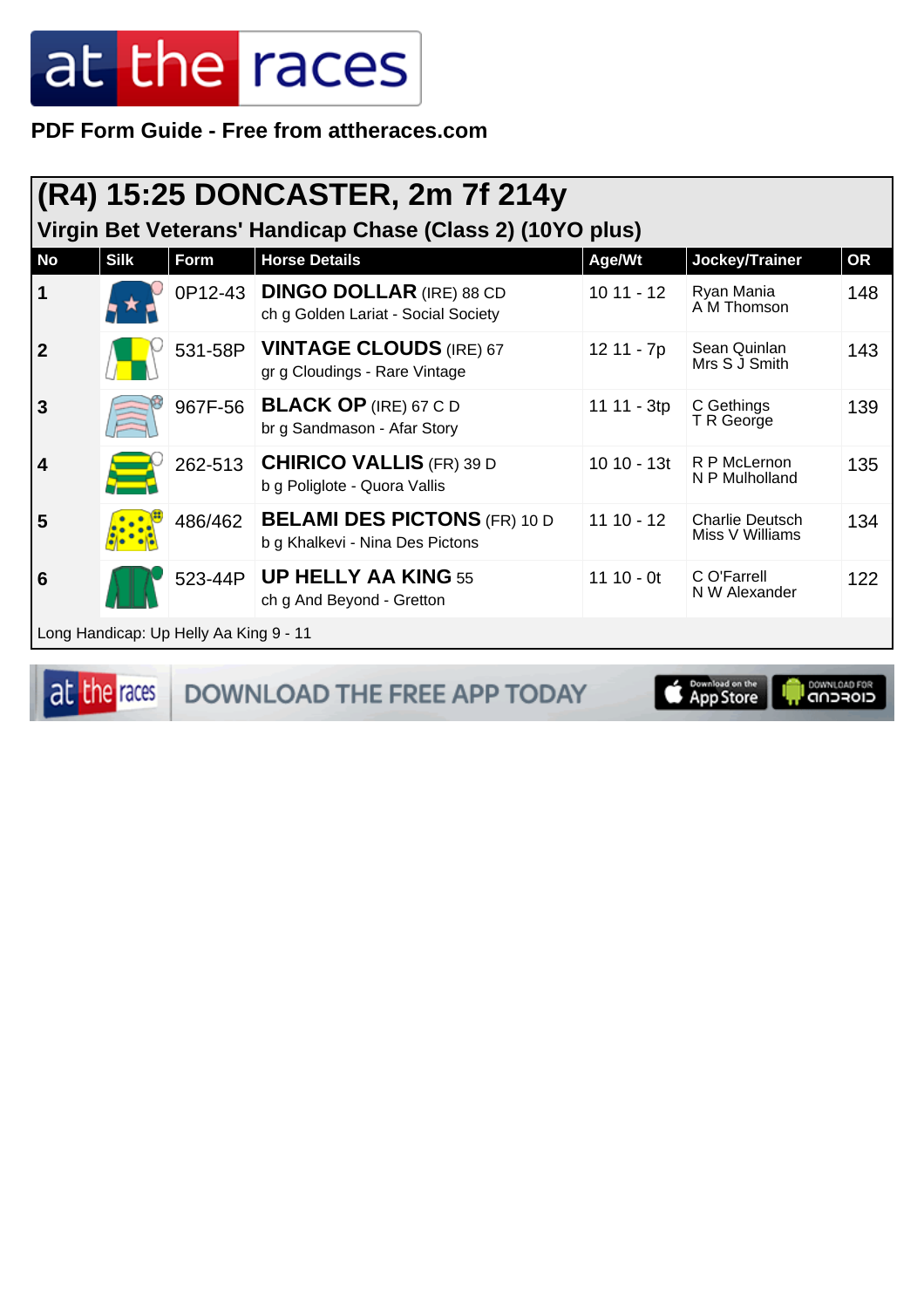PDF Form Guide - Free from attheraces.com

|                                                                       |             |                             | (R5) 15:45 NEWCASTLE (A.W.), 7f 14y                                    |            |                                         |           |  |  |
|-----------------------------------------------------------------------|-------------|-----------------------------|------------------------------------------------------------------------|------------|-----------------------------------------|-----------|--|--|
| <b>Mansionbet Proud Partners Of Awc Handicap (Class 3) (4YO plus)</b> |             |                             |                                                                        |            |                                         |           |  |  |
| No(Dr)                                                                | <b>Silk</b> | Form                        | <b>Horse Details</b>                                                   | Age/Wt     | Jockey/Trainer                          | <b>OR</b> |  |  |
| 1(3)                                                                  |             | 011111-                     | <b>INTERNATIONALANGEL (IRE) 69 D</b><br>gr m Dark Angel - Wrong Answer | $59 - 7$   | <b>Robert Tart</b><br>Jane Chapple-Hyam | 92        |  |  |
| 2(1)                                                                  |             | 4031-75                     | <b>ASTRO JAKK (IRE) 13 C</b><br>b g Zoffany - By The Edge              | $69 - 4$   | C Lee<br><b>K R Burke</b>               | 89        |  |  |
| 3(5)                                                                  |             | 3-21214                     | <b>WHITTLE LE WOODS 4 C D</b><br>b g Lethal Force - Lady Loch          | $48 - 11p$ | Alistair Rawlinson<br>M Appleby         | 82        |  |  |
| 4(4)                                                                  |             | 7-12232                     | <b>DUTCH DECOY 6 CD</b><br>ch g Dutch Art - The Terrier                | $58 - 10p$ | J Fanning<br>M Johnston                 | 81        |  |  |
| 5(2)                                                                  |             | 85-2345                     | <b>MAWKEB</b> (USA) 8<br>b g Kitten's Joy - Illegal Search             | $48 - 2$   | Cam Hardie<br>M Appleby                 | 73        |  |  |
|                                                                       |             | Long Handicap: Mawkeb 8 - 0 |                                                                        |            |                                         |           |  |  |

at the races DOWNLOAD THE FREE APP TODAY

App Store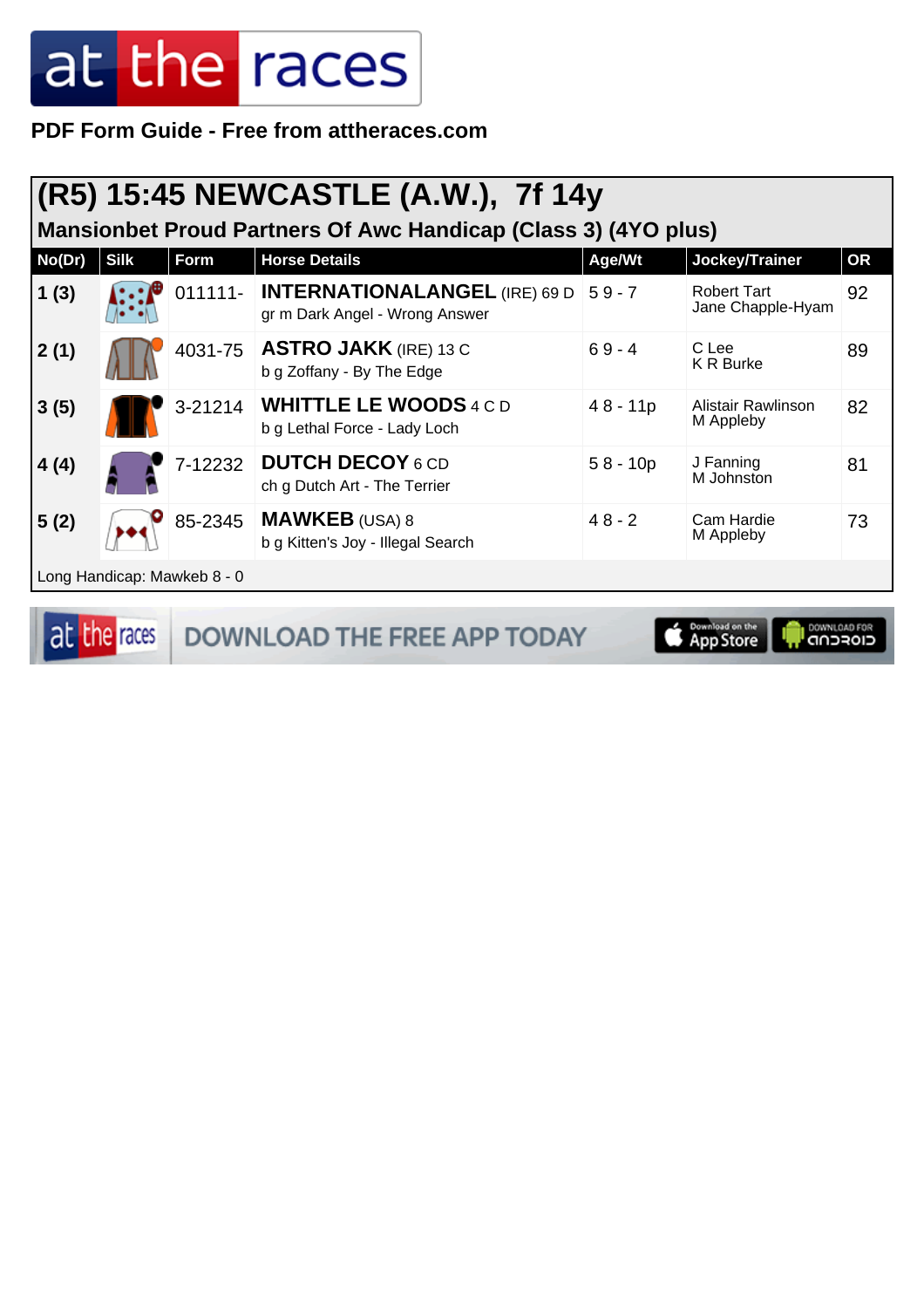**PDF Form Guide - Free from attheraces.com**

|                | (R5) 16:00 DONCASTER, 3m 84y<br>Virgin Bet Handicap Hurdle (Class 3) (4YO plus) |         |                                                                          |             |                                      |           |  |  |
|----------------|---------------------------------------------------------------------------------|---------|--------------------------------------------------------------------------|-------------|--------------------------------------|-----------|--|--|
| <b>No</b>      | <b>Silk</b>                                                                     | Form    | <b>Horse Details</b>                                                     | Age/Wt      | Jockey/Trainer                       | <b>OR</b> |  |  |
| $\mathbf 1$    |                                                                                 |         | 114/3-67 BOSS MAN FRED (IRE) 39 CD<br>ch g Dubai Destination - Aboo Lala | $811 - 12$  | Harry Skelton<br>D Skelton           | 124       |  |  |
| $\overline{2}$ |                                                                                 | 4-25156 | <b>MISTER WATSON 18</b><br>b g Mawatheeq - Island Odyssey                | $811 - 10p$ | Kielan Woods<br>Ben Pauling          | 122       |  |  |
| $\overline{3}$ |                                                                                 | P2-152  | <b>GREDIN</b> (FR) 41<br>ch g Masked Marvel - Valbrune                   | $611 - 8$   | <b>B S Hughes</b><br>D McCain Jnr    | 120       |  |  |
| 4              |                                                                                 | 114-124 | <b>MR WASHINGTON</b> (IRE) 50 D<br>b g Vinnie Roe - Anna Bird            | $911 - 5tp$ | J Nailor (3)<br>T Symonds            | 117       |  |  |
| 5              |                                                                                 | 5-431   | <b>HALF TRACK</b> (IRE) 64<br>b g Fame And Glory - Presenting Brook      | $611 - 3$   | Sean Quinlan<br>N W Alexander        | 115       |  |  |
| 6              |                                                                                 | 5-57P85 | <b>SILVA ECLIPSE 20 D</b><br>gr g Multiplex - Linen Line                 | $910 - 12b$ | Thomas Willmott (5)<br>Mrs S J Smith | 110       |  |  |

at the races DOWNLOAD THE FREE APP TODAY

App Store **OWNLOAD FOR**